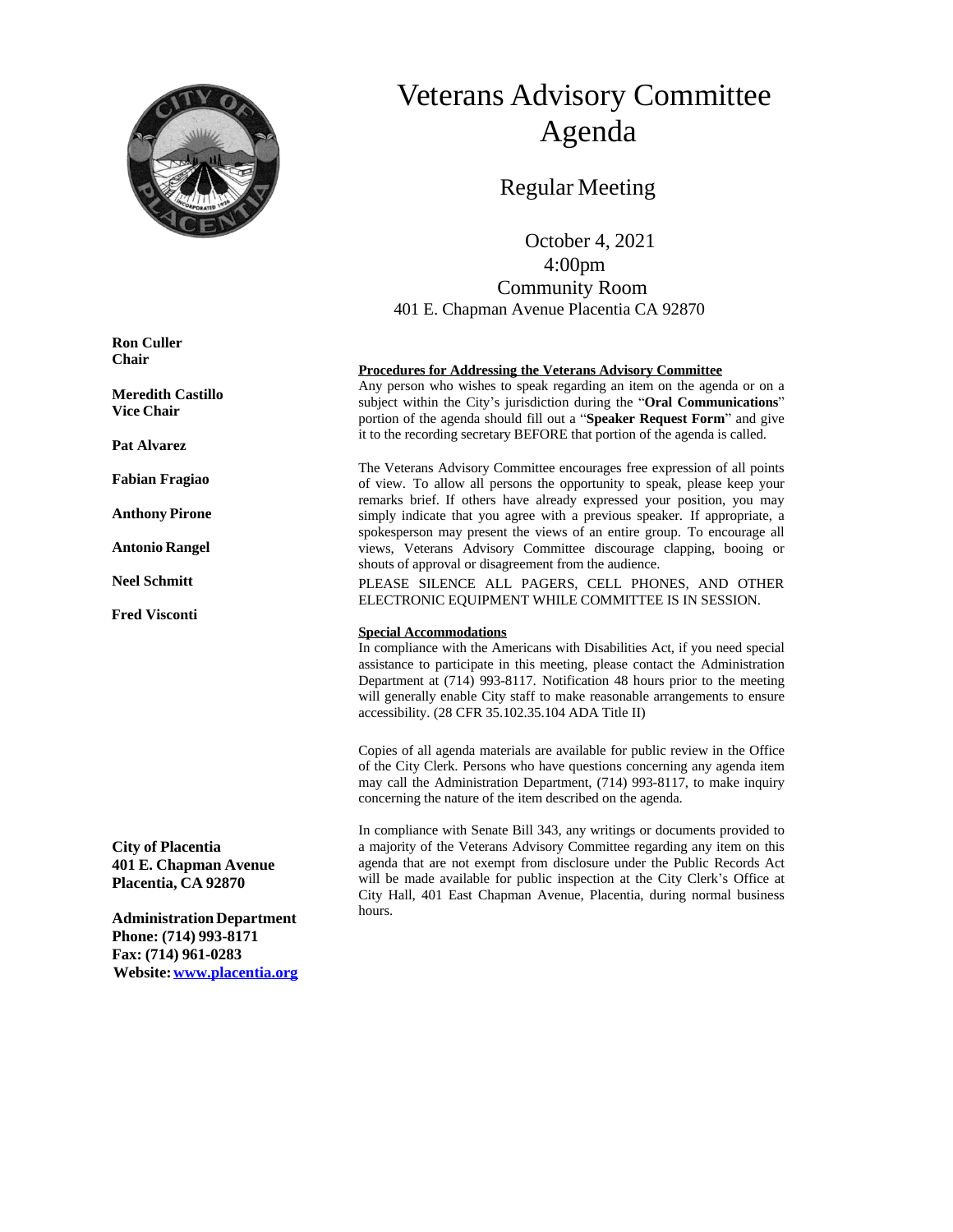## **VETERANS ADVISORY MEETING REGULAR MEETING**

October 4, 2021 4:00 p.m. – Placentia City Hall

### **MEETING CALLED TO ORDER**

**ROLL CALL**: Chair / Ron Culler Vice Chair/Meredith Castillo Pat Alvarez Fabian Fragiao Anthony Pirone Antonio Rangel Neel Schmitt Fred Visconti

### **PLEDGE OF ALLEGIANCE**

#### **ORAL COMMUNICATIONS**

At this time, the public is invited to address the Veterans Advisory Committee concerning any agenda item, which is not a public hearing item or other items under the jurisdiction of the Veterans Advisory Committee.

#### **COMMITTEE COMMENTS AND REPORTS**

The purpose of these reports is to provide information on projects and programs that are discussed at sub-committee meetings. No decisions are to be made on these issues. If a Committee member would like formal action on any of the discussed items, it will be placed on a future Committee Agenda.

### **VETERANS ADVISORY COMMITTEE AGENDA**

- 1. Minutes
	- a. Special Meeting September 13, 2021 Recommended Action: Approve
- 2. 2021 Veterans Day Observance Program Initial preparation for 2021 Veterans Day Observance Ceremony program schedule for Thursday, November 11, 2021.
- 3. Monument Registration

#### **STAFF COMMENTS**

### **ADJOURNMENT**